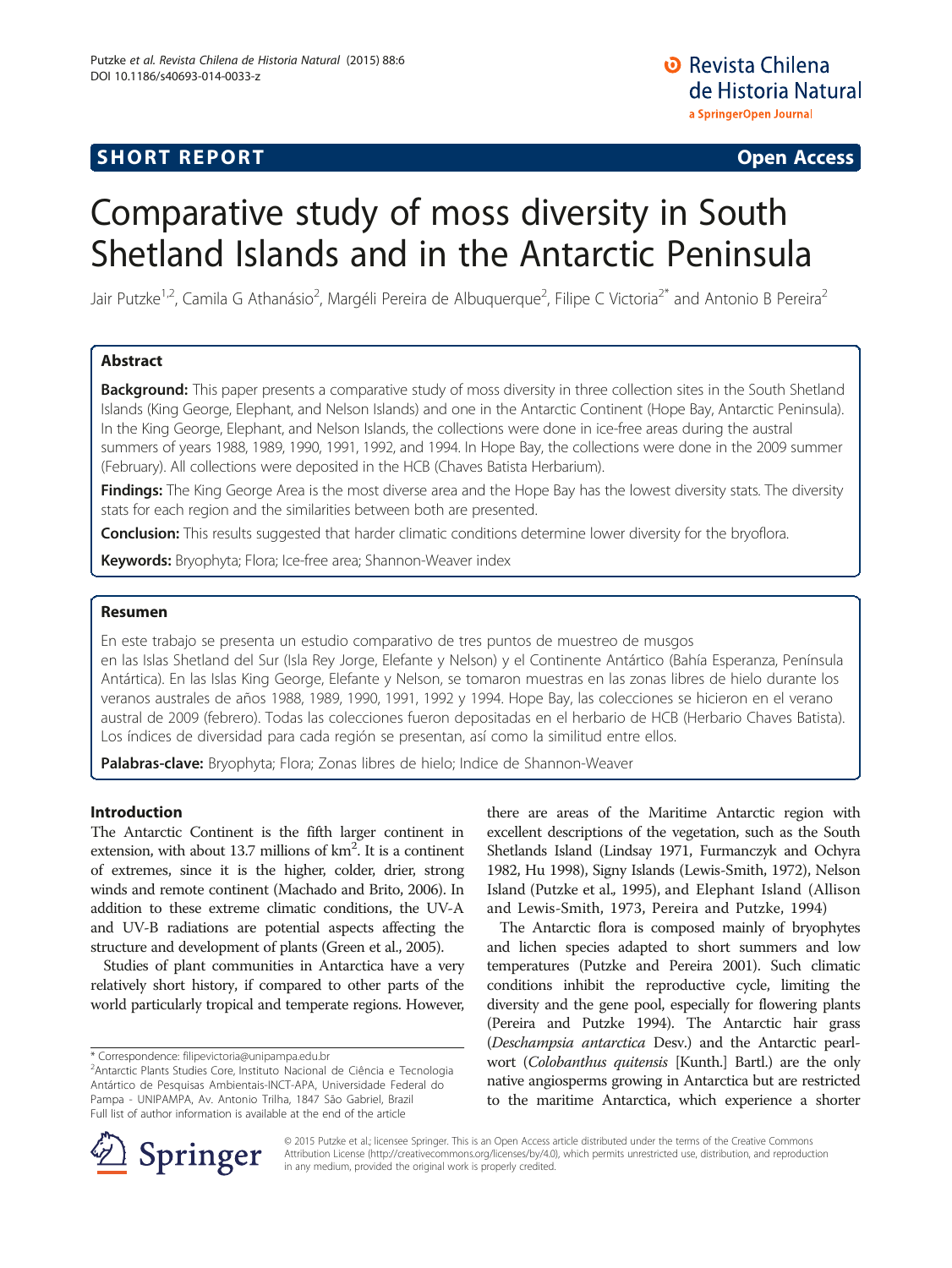<span id="page-1-0"></span>

daylight period, warmer temperatures, and higher water availability in comparison to continental Antarctica.

In the continental Antarctica (2% of the total area of Antarctica), there are observed several specific relationships to exposure of soil types, geomorphology, and water supply, so there is a positive relationship between the Antarctic flora and bird colonies (Pereira et al., [1990](#page-5-0)), where the nutrients are achieved directly from animal resources (Galimberti, [1991](#page-4-0)). Only a few plants can survive in Antarctica, and they provide a geographic distribution directly related to abiotic factors. Due to its ability to grow in such extreme environments, mosses are among the most important plants which occur in ice-free areas of Antarctica (Putzke and Pereira, [2001\)](#page-5-0), although moss communities are generally considered of low complexity and species diversity (Smith, [1984\)](#page-5-0).

In Antarctica, the mosses are associated to melting areas, such that they depend of water supply during the austral summer to realize photosynthesis and growing (Schaefer et al., [2004;](#page-5-0) Meick and Seppelt, [1997](#page-5-0)). Given the difficulties imposed by the environment, the mosses from Antarctica present pigments that are involved in UV radiation protection (Glime, [2007](#page-4-0); Lovelock and Robinson, [2002\)](#page-5-0), while some species are adapted to support dehydration at different levels (Robinson et al., [2000\)](#page-5-0).

The moss Antarctic flora can be divided into six distinct phytogeographical elements (Ochyra, [1998](#page-5-0)) comprising a number of species for each element, as follows: Antarctic endemic distribution (11 species); Subantarctic distribution (18 species); south-temperate distribution (26 species); bipolar distribution; cosmopolitan distribution (5 species); tropical distribution (1 species). From this division, it can be observed that most of the mosses found in Antarctica have bipolar distribution, being a striking feature of the Antarctic moss flora (Ochyra et al., [2008\)](#page-5-0). However, the richness and other diversity stats have not yet been widely exploited to understand the distribution of moss species in Antarctic.

In this study, the distribution of moss species among four different points from South Shetland and the Antarctic continent was compared through a review of collections, aiming to provide subsidies for the understanding of how species are distributed in the Maritime Antarctic.

### **Methods**

The moss diversity of three island in the South Shetland archipelago (King George - 62° 05′ 13, 55″S and 58° 24′ 17, 51″W; Elephant - 61° 11′ 51, 74″S and 55° 17′ 56, 37″W; and Nelson Islands - 62° 14′ 29, 47″S and 58° 59′ 39, 26″W) and one in the Antarctic Peninsula (Hope Bay - 63° 23′ 0″S, 56° 59′ 0″W) were compared.

The collections were done in the ice-free areas during the austral summers of years 1988, 1989, 1990, 1991, 1992, and 1994 in the King George, Elephant, and Nelson Islands. In Hope Bay, the collections were made in the 2009 summer (February). The distribution and occurrences reported by Ochyra et al. [\(2008](#page-5-0)) were also checked for comparison purpose.

All collections were deposited in the HCB Herbarium (Chaves Batista Herbarium). The species were indentified according to Putzke and Pereira [\(2001](#page-5-0)), Ochyra [\(1998](#page-5-0)), and Ochyra et al. [\(2008](#page-5-0)). The species names follow Ochyra et al. [\(2008\)](#page-5-0).

The data obtained about moss species growing in each sampling area were organized in a presence or absence (1 or 0, respectively) and quantitative matrices (number of individual sampled) and used to describe the occurrence of each species found. These matrices were used to obtain the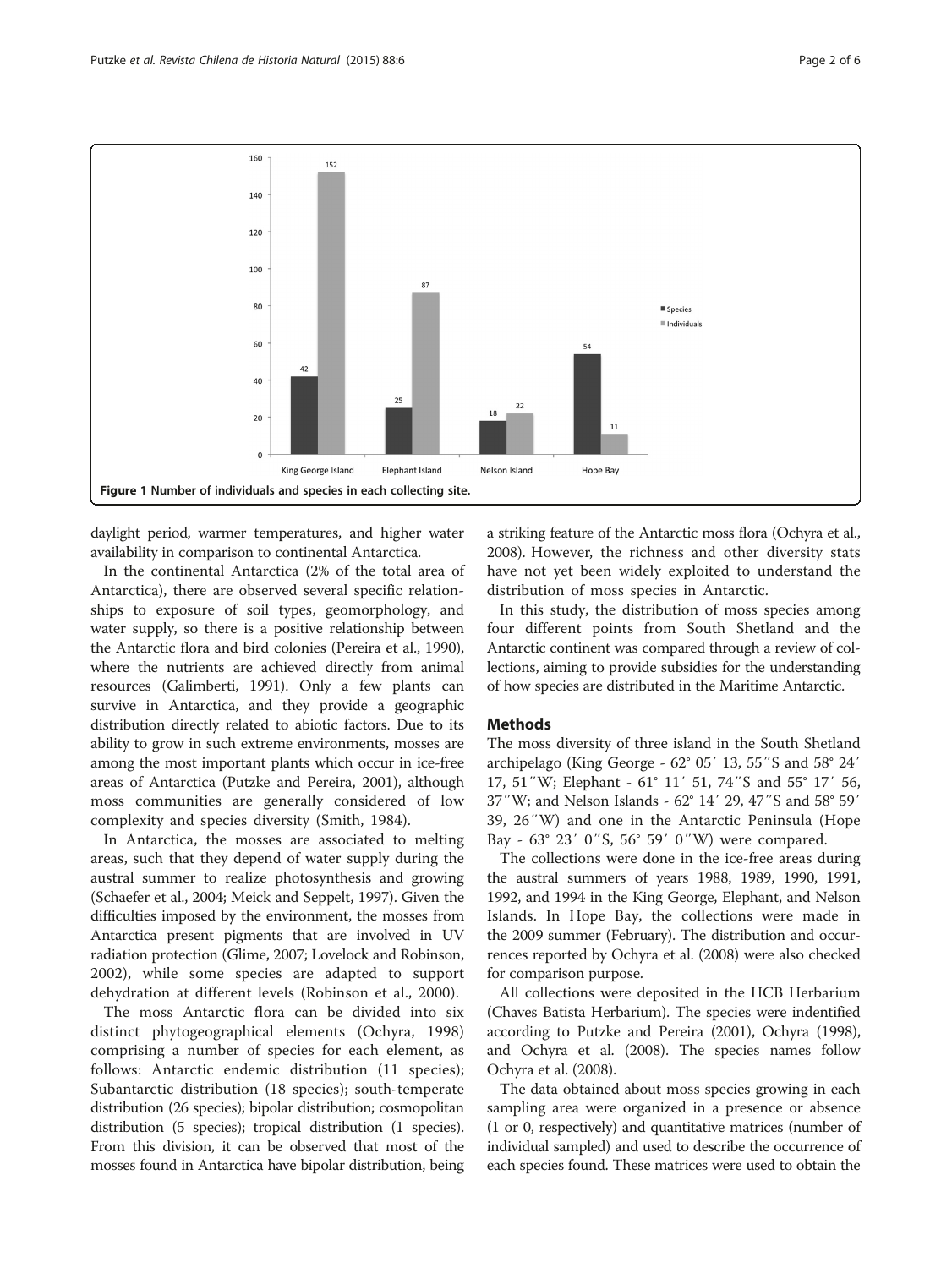| Family/species                    | King George<br>Island | Elephant<br>Island | Nelson<br>Island | Hope<br>Bay |
|-----------------------------------|-----------------------|--------------------|------------------|-------------|
| AMBLYSTEGIACEAE                   |                       |                    |                  |             |
| Campylium polygamum               |                       |                    |                  |             |
| Cratoneuropsis relaxa             | Χ                     |                    |                  |             |
| Sanionia uncinata                 | Χ                     | X                  | Χ                | Χ           |
| Warnstotorfia sarmentosa          | Χ                     |                    | Χ                |             |
| ANDREAEACEAE                      |                       |                    |                  |             |
| Andreaea acuminata <sup>a</sup>   | Χ                     |                    |                  |             |
| Andreaea depressinervis           | Χ                     | Χ                  | Χ                | Χ           |
| Andreaea gainii                   | Χ                     | Χ                  | Χ                | Χ           |
| Andreaea regularis                | Χ                     | X                  | Χ                | X           |
| BARTRAMIACEAE                     |                       |                    |                  |             |
| Bartramia patens                  | Χ                     | Χ                  |                  |             |
| Conostomum<br>magellanicum        | Χ                     |                    |                  |             |
| BRACHYTHECIACEAE                  |                       |                    |                  |             |
| Brachythecium<br>austrosalebrosum | Χ                     | Χ                  |                  |             |
| Sciuro-hypnum glaciale            | Χ                     |                    |                  |             |
| <b>BRYACFAF</b>                   |                       |                    |                  |             |
| Bryum archangelicum               | Χ                     |                    | Χ                |             |
| Bryum argenteum                   | Χ                     | X                  |                  | Χ           |
| Bryum dichotomum                  | Χ                     |                    |                  |             |
| Bryum orbiculatifolium            | Χ                     | Χ                  | Χ                |             |
| Bryum pseudotriquetrum            | Χ                     | X                  | Χ                |             |
| Pohlia cruda                      | X                     | Χ                  |                  |             |
| Pohlia drummondii                 | Χ                     | Χ                  |                  |             |
| Pohlia nutas                      |                       | Χ                  | Χ                | Χ           |
| Pohlia wahlenbergii               | Χ                     | Χ                  | Χ                |             |
| <b>DICRANACEAE</b>                |                       |                    |                  |             |
| Chorisodontium<br>aciphyllum      | Χ                     | Χ                  |                  |             |
| <b>DITRICHACEAE</b>               |                       |                    |                  |             |
| Ceratodon purpureus               |                       | Χ                  |                  |             |
| Ceratodon grossiretis             | Χ                     | Χ                  |                  | Χ           |
| Distichium capillaceum            | X                     |                    | Χ                |             |
| <b>ENCALYPTACEAE</b>              |                       |                    |                  |             |
| Encalypta rhaptocarpa             | Χ                     | Χ                  |                  |             |
| <b>GRIMMIACEAE</b>                |                       |                    |                  |             |
| Racomitrium sudeticum             | Χ                     | Χ                  |                  |             |
| Schistidium<br>amblyophyllum      | Χ                     |                    |                  |             |
| Schistidium antarctici            | X                     |                    |                  |             |
| Schistidium falcatum              | Χ                     |                    | Χ                |             |

# Table 1 Moss species occurrence list in each collecting site

# Table 1 Moss species occurrence list in each collecting site (Continued)

| Schistidium rivulare         | X |   | Χ |   |
|------------------------------|---|---|---|---|
| <b>HYPNACFAF</b>             |   |   |   |   |
| Hypnum revolutum             | Χ |   |   |   |
| ORTHOTRICHACFAF              |   |   |   |   |
| Muelleriella crassifolia     |   | X |   |   |
| PI AGIOTHECIACEAE            |   |   |   |   |
| Plagiothecium<br>orthocarpum | X |   |   |   |
| POI YTRICACEAE               |   |   |   |   |
| Polytrichum alpinum          | Χ | Χ | X |   |
| Polytrichum juniperinum      | X | Χ | X |   |
| Polytrichum piliferum        | X |   | X |   |
| Polytrichum strictum         |   |   |   | X |
| POTTIACEAE                   |   |   |   |   |
| Hennediella antarctica       | X | X |   | X |
| Hennediella heimii           | X | X | X |   |
| Syntrichia filaris           | X |   | Χ |   |
| Syntrichia magellanica       | X |   |   | X |
| Syntrichia saxicola          | X | X |   | X |
| SFI IGFRACFAF                |   |   |   |   |
| Hymenoloma antarcticum       | X |   |   |   |
| Hymenoloma<br>grimmiaceum    | X | Χ |   |   |

<sup>a</sup> Found only by Putzke and Pereira [\(2001\)](#page-5-0).

diversity stats, where we used Shannon-Weaver diversity index (H') and the Jaccard's similarity coefficient (J') with help of the PAST statistic program version 1.91 to evaluate the richness and the similarity of the species.

# Findings

#### Richness data

In the taxonomical review, 46 species were identified, belonging to 23 genera and 15 families. These 46 taxa correspond to 41% of the species that were reported to Antarctica (Ochyra, et al., [2008\)](#page-5-0).

From 276 samples reviewed, 315 moss occurrences were observed in the four sampled areas (Figure [1](#page-1-0)). From these, 152 occurred in King George Island, 87 in Elephant Island, 22 in Nelson Island, and 54 in Hope Bay. King George Island also has the greater number of species (42), followed by Elephant (25) and Nelson (18). Hope Bay has the lowest species number of all studied sites (11). The data of species occurrence in each collecting site are listed in Table 1.

Out of 15 families found, Bryaceae (10 species in 2 genera) was the most common, followed by Pottiaceae and Grimmiaceae (5 species and 2 genera both). Amblystegiaceae was the family with the higher number of genera observed (4).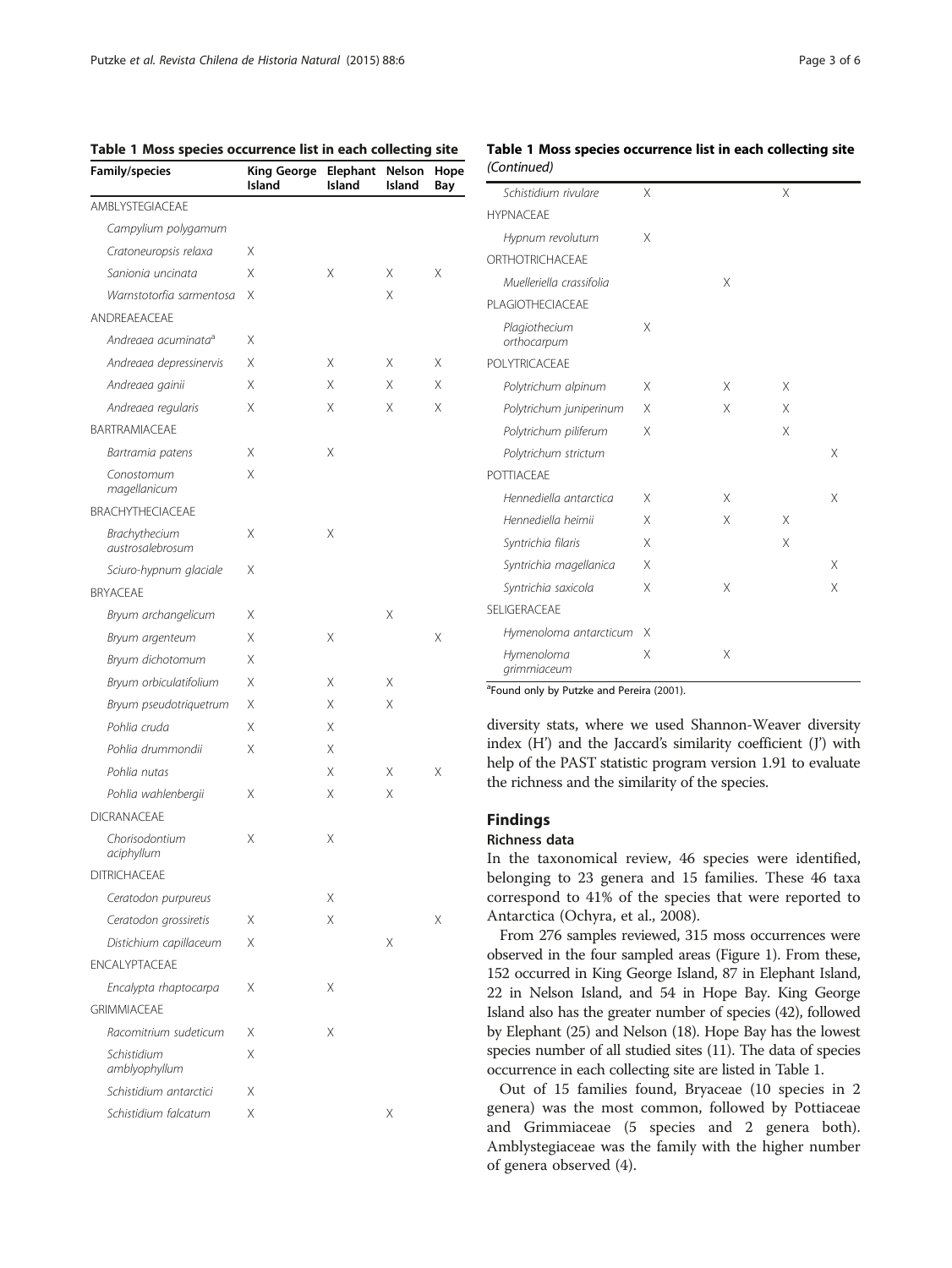<span id="page-3-0"></span>

Many moss species were found associated to other species. In the Hope Bay region, for example, Ceratodon purpureus - Polytrichum strictum was the most frequently association found. Associations between this genus and Andreaea depressinervis - Andreaea gainii were also found,

as well as between Andreaea depressinervis - Ceratodon purpureus and Andreaea depressinervis - Sanionia uncinata.

Andreae acumminata Cardot. was recognized in Antarctica by Putzke and Pereira ([2001\)](#page-5-0) for Nelson Island only. Ochyra et al. ([2008\)](#page-5-0) exclude this species

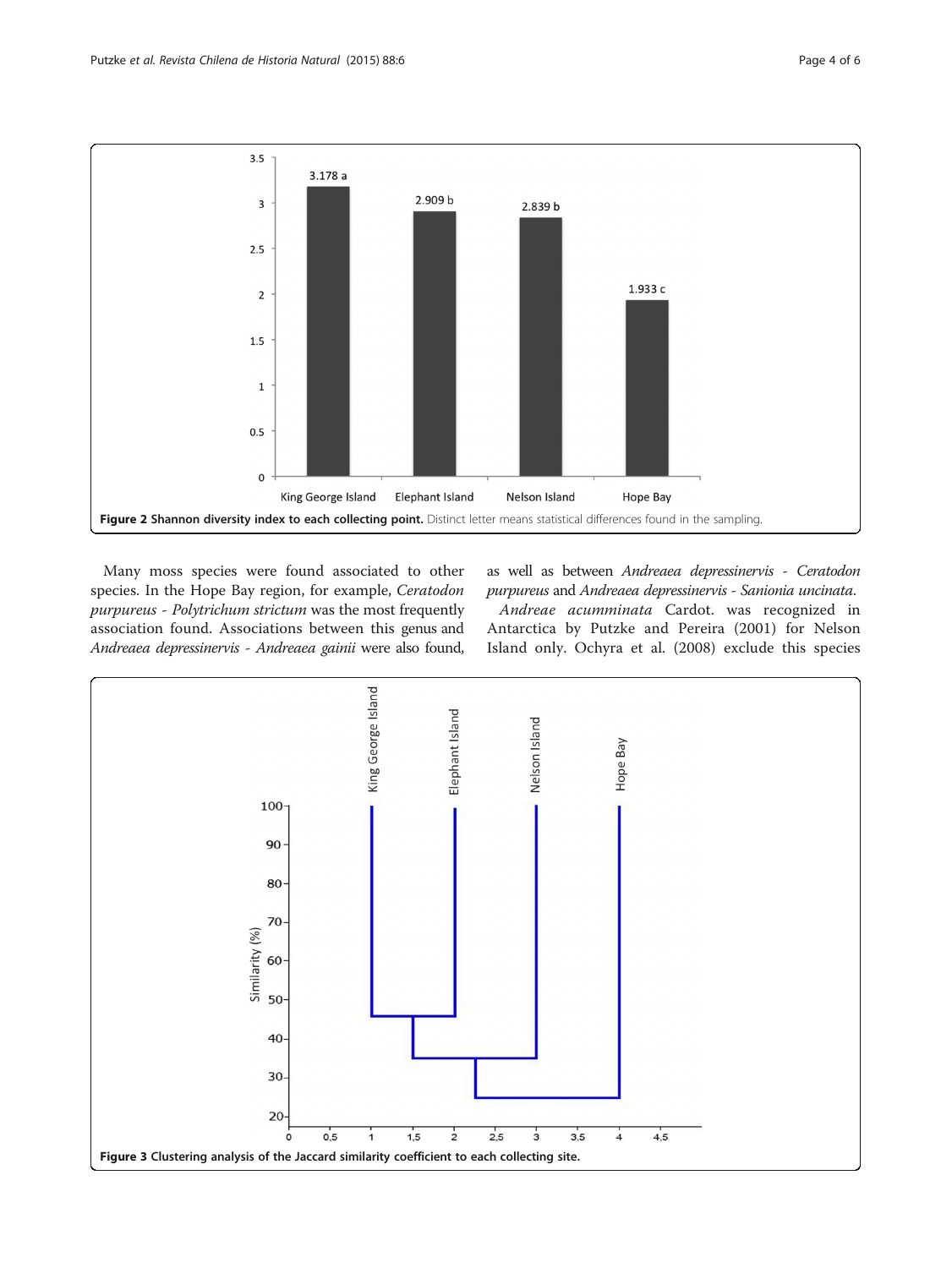<span id="page-4-0"></span>from moss flora of Antarctica but without reviewing the material under voucher 30292 (HBC); thus, we maintain this species to the moss flora of Antarctica, since the characteristics of the sample analyzed are in accordance to the diagnostic features of this species.

#### Diversity and similarity stats

The Shannon-Weaver index indicated that King George Island is the most diverse area  $(H' = 3,178)$ , followed by Elephant Island  $(H' = 2,909)$  and Nelson Island  $(H' = 2,839)$ . Hope Bay presented the lowest result  $(H' = 1,933)$  (Figure [2](#page-3-0)).

The Shannon-Weaver index, comparing Elephant and Nelson Islands, brought no significant differences in the diversity of both islands  $(H' = 2,909$  and  $H' = 2,839$ , respectively).

Despite this, the number of species is different in each Island (Elephant =  $25$ , Nelson =  $18$  species), as well the sample number (Elephant = 87, Nelson = 22 individuals), suggesting differences in moss communities in these islands. The other collecting sites presented statistically significant differences.

Hope Bay shows the lowest richness, probably because of the harder climate conditions found in the area. In addition, information about species richness can be incomplete because of the difficulty in collecting data in this point. Sanionia uncinata has the highest occurrence such that the species was found in all areas studied. Ceratodon purpureus was the most common species in Hope Bay.

The similarity calculated by the Jaccard coefficient indicates a high similarity between King George and Elephant Island, followed by Nelson Island and Hope Bay (Figure [3](#page-3-0)).

# **Discussion**

The highest species number and the individual occurrence for each species in King George Island are probably associated to the climatic conditions (warmer, humid, and low wind incidences). It cannot be excluded due to the fact that the location of the Brazilian Base in this island allows a higher collection effort (Pereira and Putzke, [1994;](#page-5-0) Pereira et al., [2008](#page-5-0); Peat et al., [2007](#page-5-0)).

The richness and the Shannon-Weaver index pointed King George Island as the most diverse. Victoria and Pereira ([2007](#page-5-0)) showed that the highest temperatures and weak winds were found in the Admiralty Bay, generating a distinct microclimate in this area, in comparison to the rest of the island, and thus can be reflecting in higher plant diversity in this area. The Elephant and Nelson Island, despite the differences in the individuals sampled, are both often related as islands with a moderate moss diversity, where no specific occurrences were found (Putzke et al, [1998;](#page-5-0) Pereira and Putzke [1994\)](#page-5-0), unlike

King George Island that has a known occurrence of endemic species cited in the literature (Ochyra, [1998](#page-5-0)). On the other hand, the moss flora from King George and Elephant Island are found to have higher similarities (Figure [3](#page-3-0)), even though Nelson Island is nearer to King George Island. These similarities can be explained by the similarities in the relief of the ice-free areas of both islands, allowing the existence of same niches for the occurrence of similar growth forms, which are usually occupied from the same taxa (Victoria et al., [2009\)](#page-5-0).

The lowest values for richness and diversity were observed in Hope Bay. This supports the direct relationship between latitude and diversity in Polar Regions, as discussed by Peat et al. [\(2007\)](#page-5-0). The similarity data also support this hypothesis, such that the community structure is closer within South Shetlands Island than between each island and Hope Bay (Figure [3](#page-3-0)).

Although this analysis suggested that harder climatic conditions determine lower diversity for the bryoflora, further efforts in equally sampling in all sites are needed in order to evaluate the impact of sampling strategies in these results.

#### Competing interests

The authors declare that they have no competing interests.

#### Authors' contributions

JP carried out all field studies, including the sampling and the diversity evaluation. CGA carried out the laboratory studies. FCV participate in diversity stats analysis. MPA participate in diversity stats analysis. ABP conceived the study, and participated in its design and coordination. All authors read and approved the final manuscript.

#### Acknowledgements

This work was supported by the Brazilian Antarctic Program through the CNPq (process no. 574018/2008), FAPERJ (process no. E-26/170.023/2008), Ministry of Environment - MMA, and Ministry of Science and Technology - MCT and CIRM.

#### Author details

1 Universidade de Santa Cruz do Sul - UNISC, Avenida Independência, 2293 Santa Cruz do Sul, Brazil. <sup>2</sup>Antarctic Plants Studies Core, Instituto Nacional de Ciência e Tecnologia Antártico de Pesquisas Ambientais-INCT-APA, Universidade Federal do Pampa - UNIPAMPA, Av. Antonio Trilha, 1847 São Gabriel, Brazil.

#### Received: 13 February 2014 Accepted: 22 December 2014 Published online: 19 March 2015

#### References

- Allison JS, Lewis-Smith RI (1973) The vegetation of Elephant Island, South Shetland Islands. British Antarctic Survey Bulletin, v. 33-34, pp 185–212
- Furmanczyk K, Ochyra R (1982) Plant communities of the Admiralty Bay region (King George Island, South Shetland Island, Antarctic). I Jasnorzewski Gardens. Polish Polar Research 3:25–39
- Galimberti D (1991) Antarctica an introductory guide. Zagier & Urruty Publications, Florida
- Glime JM (2007) Bryophyte ecology. Volume 1. Physiological ecology. Ebook sponsored by Michigan Technological University and the International Association of Bryologists. Accessed on 12-12-2013 at<http://www.bryoecol.mtu.edu/>
- Green TGA, Kulle D, Pannewitz S, Sancho LG, Schroeter B (2005) UV-A protection in mosses growing in continental Antarctica. Polar Biol 28(11):822–827